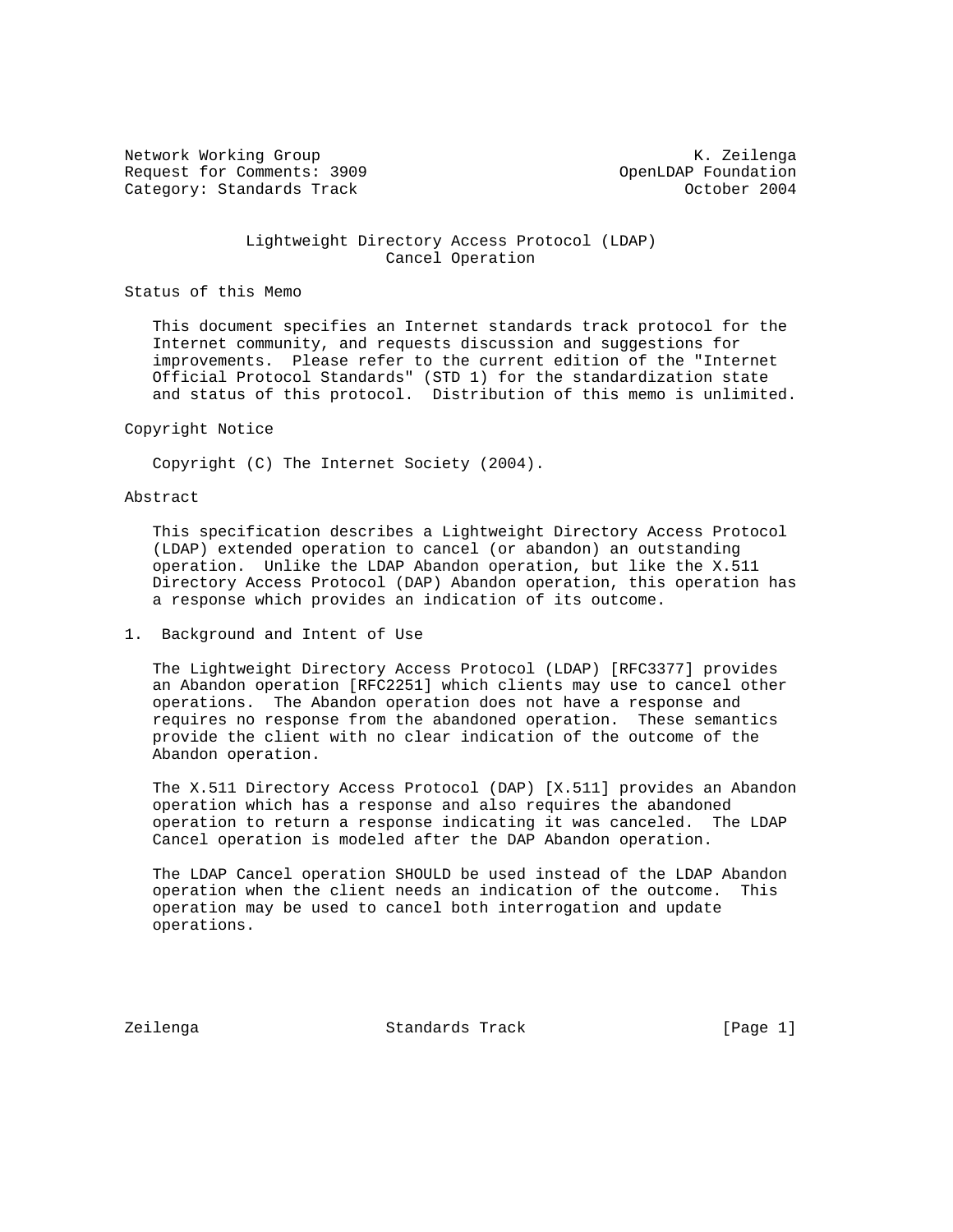Protocol elements are described using ASN.1 [X.680] with implicit tags. The term "BER-encoded" means the element is to be encoded using the Basic Encoding Rules [X.690] under the restrictions detailed in Section 5.1 of [RFC2251].

 DSA stands for Directory System Agent (or server). DSE stands for DSA-specific Entry.

 The key words "MUST", "MUST NOT", "REQUIRED", "SHALL", "SHALL NOT", "SHOULD", "SHOULD NOT", "RECOMMENDED", "MAY", and "OPTIONAL" in this document are to be interpreted as described in BCP 14 [RFC2119].

2. Cancel Operation

 The Cancel operation is defined as an LDAP Extended Operation [RFC2251, Section 4.12] identified by the object identifier 1.3.6.1.1.8. This section details the syntax of the Cancel request and response messages and defines additional LDAP resultCodes.

2.1. Cancel Request

The Cancel request is an ExtendedRequest with the requestName field containing 1.3.6.1.1.8 and a requestValue field which contains a BER-encoded cancelRequestValue value.

```
 cancelRequestValue ::= SEQUENCE {
   cancelID MessageID
                   -- MessageID is as defined in [RFC2251]
}
```
 The cancelID field contains the message ID associated with the operation to be canceled.

# 2.2. Cancel Response

 A Cancel response is an ExtendedResponse where the responseName and response fields are absent.

2.3. Additional Result Codes

 Implementations of this specification SHALL recognize the following additional resultCode values:

| canceled              | (118) |
|-----------------------|-------|
| noSuchOperation (119) |       |
| tooLate               | (120) |
| cannotCancel          | (121) |

Zeilenga Standards Track [Page 2]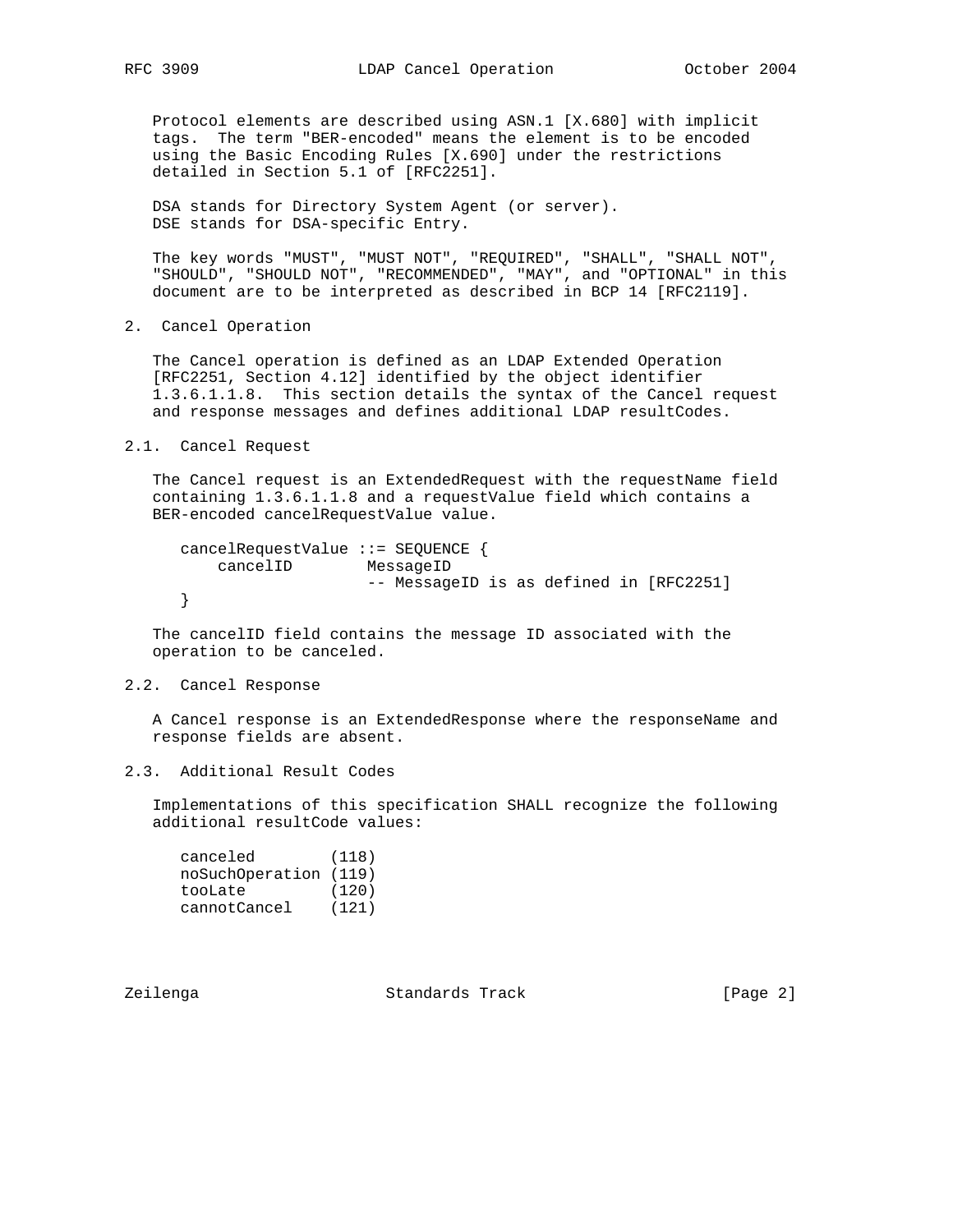### 3. Operational Semantics

 The function of the Cancel Operation is to request that the server cancel an outstanding operation issued within the same session.

 The client requests the cancelation of an outstanding operation by issuing a Cancel Response with a cancelID set to the message ID of the outstanding operation. The Cancel Request itself has a distinct message ID. Clients SHOULD NOT request the cancelation of an operation multiple times.

 If the server is willing and able to cancel the outstanding operation identified by the cancelId, the server SHALL return a Cancel Response with a success resultCode, and the canceled operation SHALL fail with canceled resultCode. Otherwise the Cancel Response SHALL have a non-success resultCode and SHALL NOT have an impact upon the outstanding operation (if it exists).

 The protocolError resultCode is returned if the server is unable to parse the requestValue or the requestValue is absent,

 The noSuchOperation resultCode is returned if the server has no knowledge of the operation requested for cancelation.

 The cannotCancel resultCode is returned if the identified operation does not support cancelation or the cancel operation could not be performed. The following classes of operations are not cancelable:

- operations which have no response,
- operations which create, alter, or destroy authentication and/or authorization associations,
- operations which establish, alter, or tear-down security services, and
- operations which abandon or cancel other operations.

 Specifically, the Abandon, Bind, Start TLS [RFC2830], Unbind, and Cancel operations are not cancelable.

The Cancel operation cannot be abandoned.

 The tooLate resultCode is returned to indicate that it is too late to cancel the outstanding operation. For example, the server may return tooLate for a request to cancel an outstanding modify operation which has already committed updates to the underlying data store.

Zeilenga Standards Track [Page 3]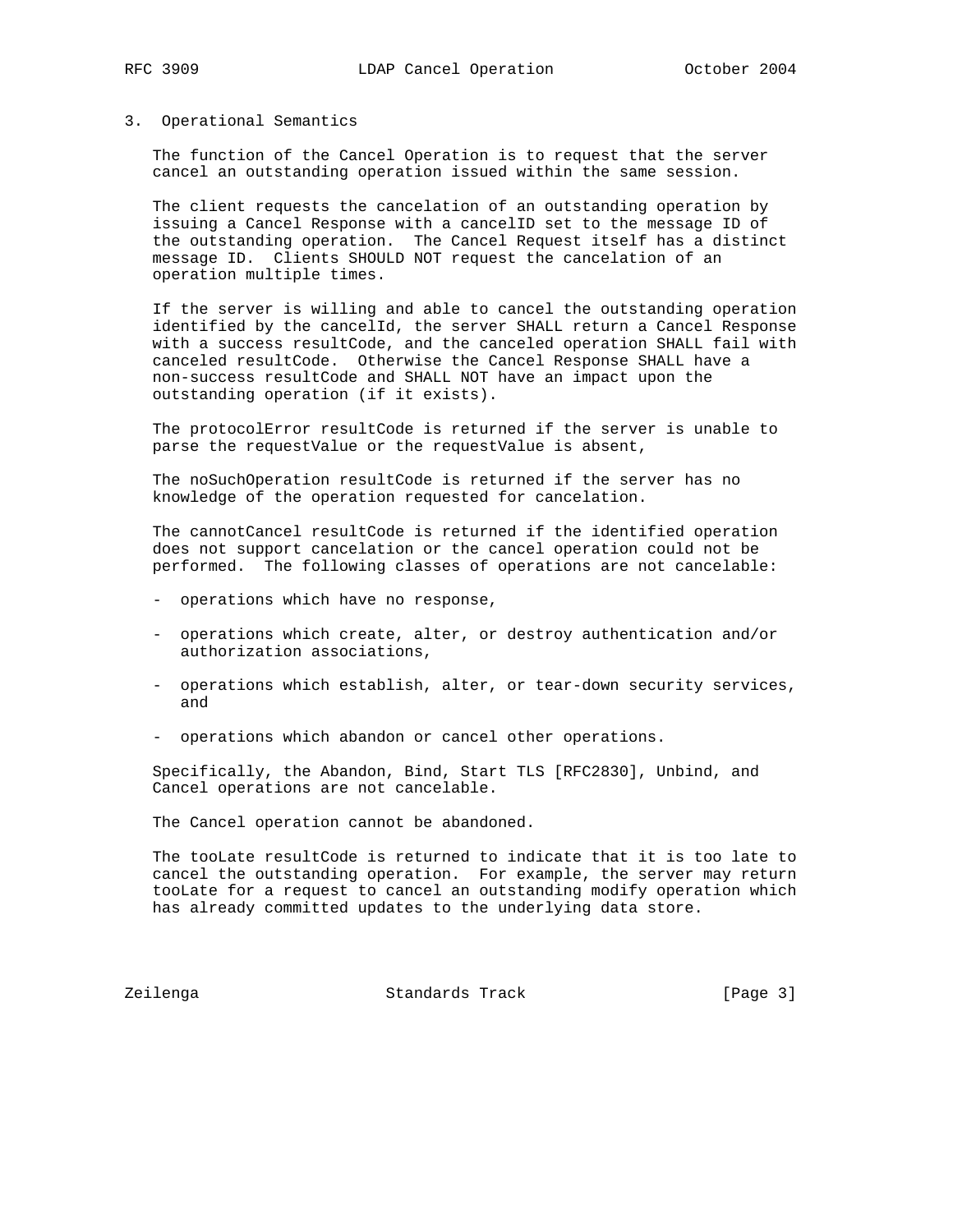Servers SHOULD indicate their support for this extended operation by providing 1.3.6.1.1.8 as a value of the 'supportedExtension' attribute type in their root DSE. A server MAY choose to advertise this extension only when the client is authorized to use it.

4. Security Considerations

 This operation is intended to allow a user to cancel operations they previously issued during the current LDAP association. In certain cases, such as when the Proxy Authorization Control is in use, different outstanding operations may be processed under different LDAP associations. Servers MUST NOT allow a user to cancel an operation belonging to another user.

 Some operations should not be cancelable for security reasons. This specification disallows the cancelation of the Bind operation and Start TLS extended operation so as to avoid adding complexity to authentication, authorization, and security layer semantics. Designers of future extended operations and/or controls should disallow abandonment and cancelation when appropriate.

5. IANA Considerations

The following values [RFC3383] have been registered by the IANA.

5.1. Object Identifier

 The IANA has registered upon Standards Action the LDAP Object Identifier 1.3.6.1.1.8 to identify the LDAP Cancel Operation as defined in this document.

 Subject: Request for LDAP Object Identifier Registration Person & email address to contact for further information: Kurt Zeilenga <kurt@OpenLDAP.org> Specification: RFC 3909 Author/Change Controller: IESG Comments: Identifies the LDAP Cancel Operation

Zeilenga Standards Track [Page 4]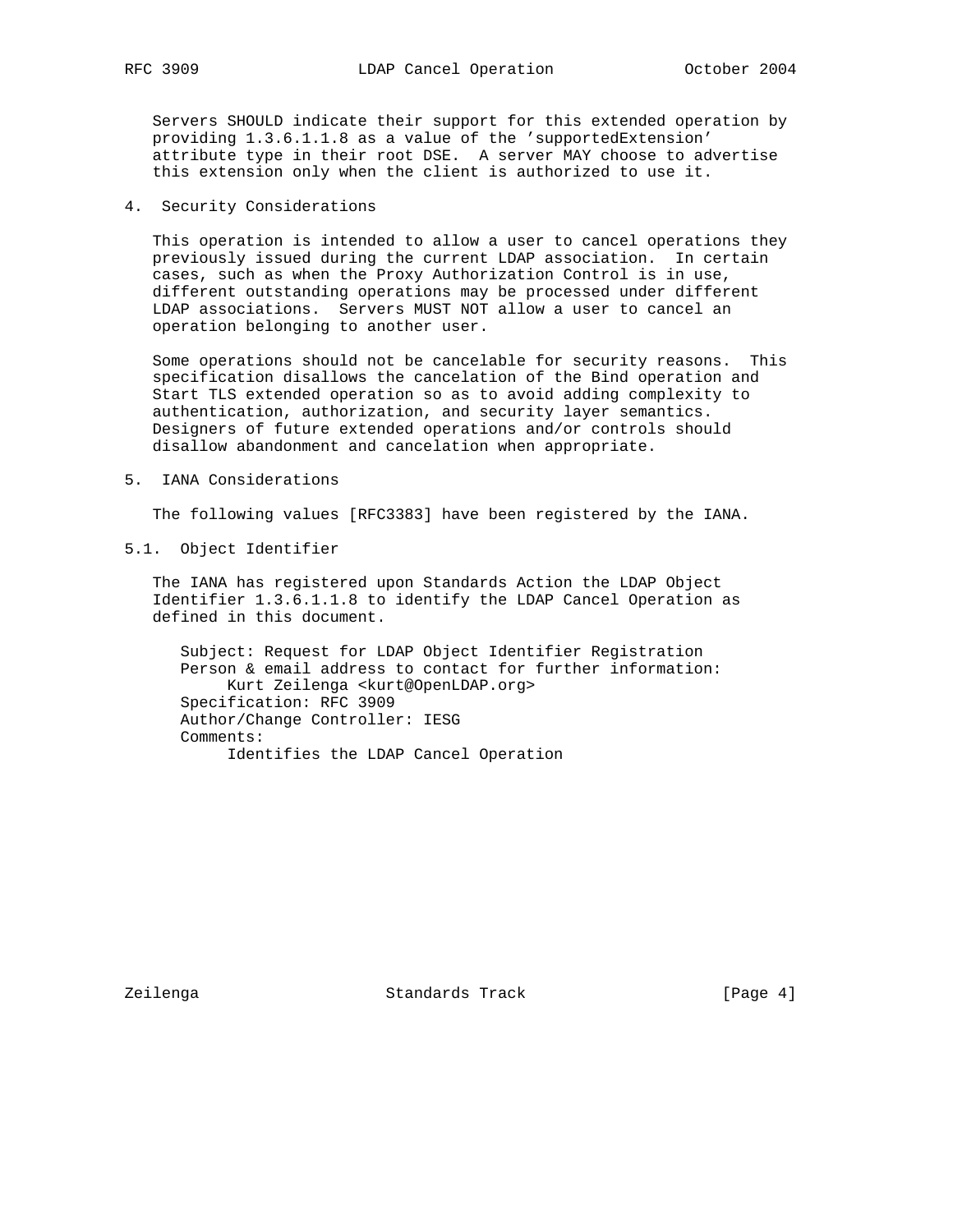# 5.2. LDAP Protocol Mechanism

 The IANA has registered upon Standards Action the LDAP Protocol Mechanism described in this document.

 Subject: LDAP Protocol Mechanism Registration Object Identifier: 1.3.6.1.1.8 Description: LDAP Cancel Operation Person & email address to contact for further information: Kurt Zeilenga <kurt@openldap.org> Usage: Extended Operation Specification: RFC 3909 Author/Change Controller: IESG Comments: none

5.3. LDAP Result Codes

 The IANA has registered upon Standards Action the LDAP Result Codes described in this document.

 Subject: LDAP Result Code Registration Person & email address to contact for further information: Kurt Zeilenga <kurt@OpenLDAP.org> Result Code Name: canceled (118) Result Code Name: noSuchOperation (119) Result Code Name: tooLate (120) Result Code Name: cannotCancel (121) Specification: RFC 3909 Author/Change Controller: IESG

6. Acknowledgment

 The LDAP Cancel operation is modeled after the X.511 DAP Abandon operation.

Zeilenga Standards Track [Page 5]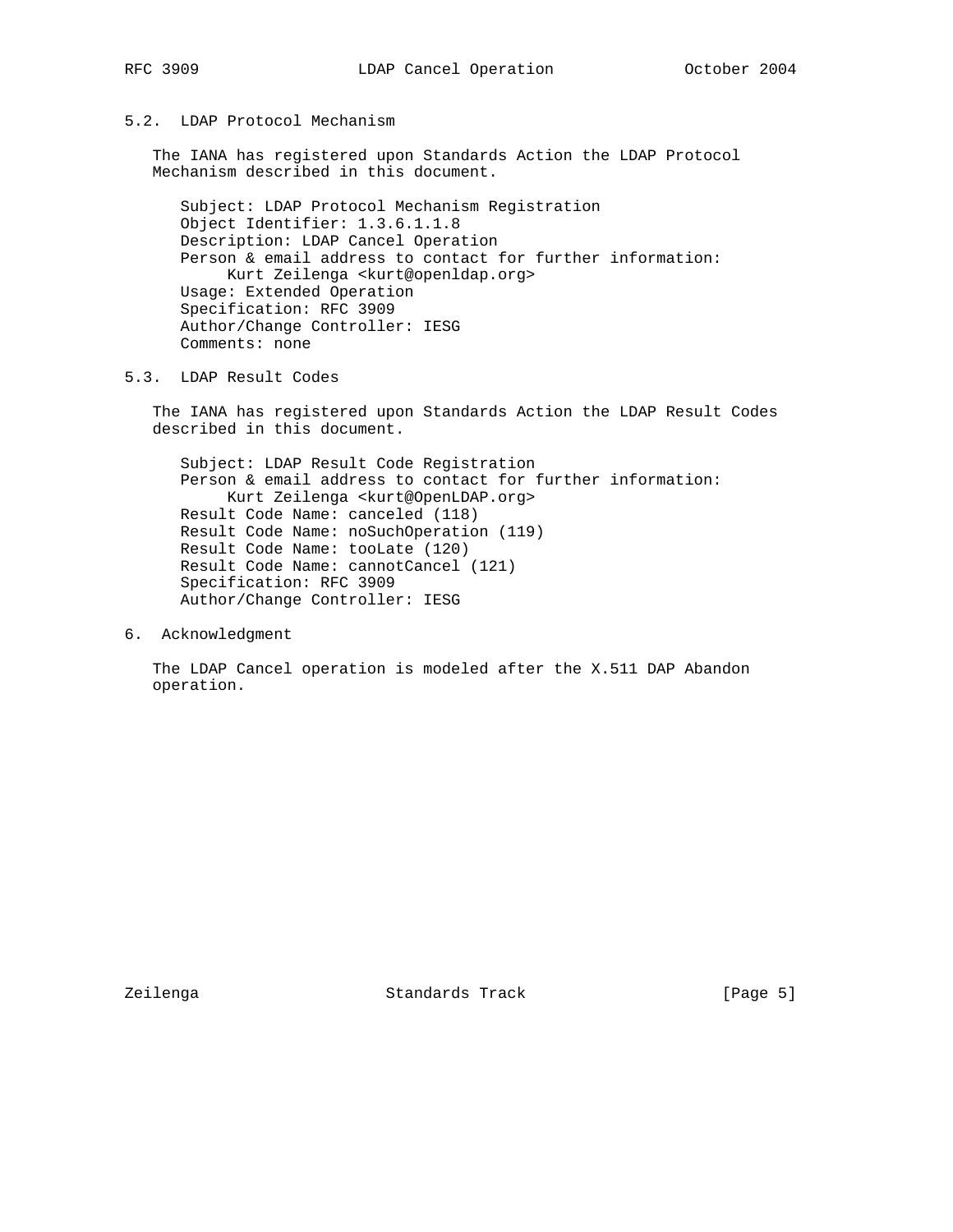# 7. References

- 7.1. Normative References
	- [RFC2119] Bradner, S., "Key words for use in RFCs to Indicate Requirement Levels", BCP 14, RFC 2119, March 1997.
	- [RFC2251] Wahl, M., Howes, T., and S. Kille, "Lightweight Directory Access Protocol (v3)", RFC 2251, December 1997.
	- [RFC2830] Hodges, J., Morgan, R., and M. Wahl, "Lightweight Directory Access Protocol (v3): Extension for Transport Layer Security", RFC 2830, May 2000.
	- [RFC3377] Hodges, J. and R. Morgan, "Lightweight Directory Access Protocol (v3): Technical Specification", RFC 3377, September 2002.
	- [X.680] International Telecommunication Union Telecommunication Standardization Sector, "Abstract Syntax Notation One (ASN.1) - Specification of Basic Notation", X.680(1997) (also ISO/IEC 8824-1:1998).
	- [X.690] International Telecommunication Union Telecommunication Standardization Sector, "Specification of ASN.1 encoding rules: Basic Encoding Rules (BER), Canonical Encoding Rules (CER), and Distinguished Encoding Rules (DER)", X.690(1997) (also ISO/IEC 8825-1:1998).
- 7.2. Informative References
	- [RFC3383] Zeilenga, K., "Internet Assigned Numbers Authority (IANA) Considerations for the Lightweight Directory Access Protocol (LDAP)", BCP 64, RFC 3383, September 2002.
	- [X.511] International Telecommunication Union Telecommunication Standardization Sector, "The Directory: Abstract Service Definition", X.511(1993).
- 8. Author's Address

 Kurt D. Zeilenga OpenLDAP Foundation

EMail: Kurt@OpenLDAP.org

Zeilenga Standards Track [Page 6]